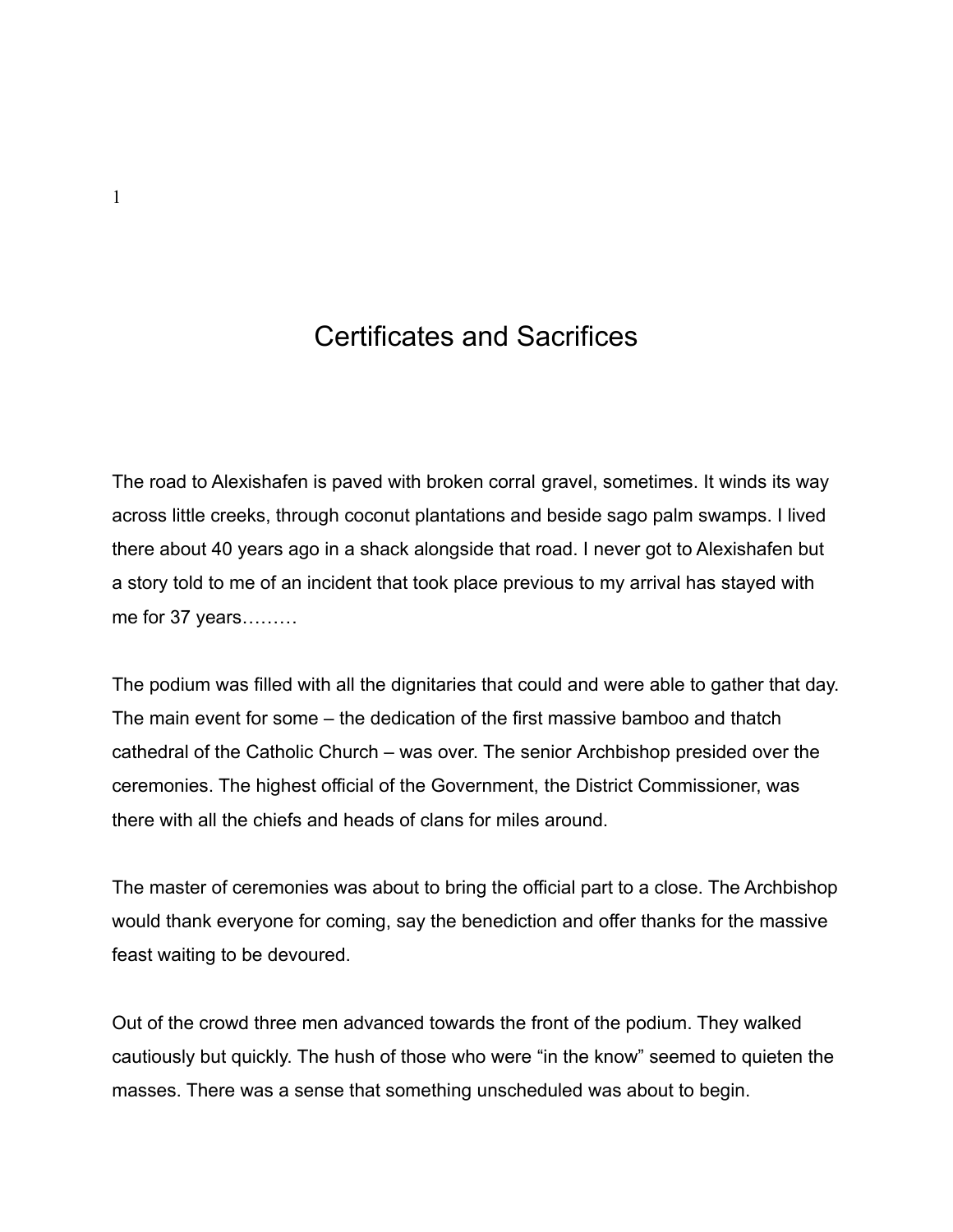The man in the centre could be seen from a good distance to be quite nervous. The District Commissioner's sensibilities were alerted to prepare for a shock.

Suddenly, the man in the centre was laid on his back and held down by the man on his left. The man on his right produced a large knife previously concealed. Without hesitation he thrust the knife towards the reclining man's throat and opened a deep wound from ear to ear.

Almost robotically having had many an experience of seeing fatal wounds inflicted by tribal peoples on each other, the District Commissioner was out of his chair shouting to his driver and, within what seemed to be an instant in time, he was down that road, where I had lived, speeding towards the Madang District Hospital. The poor man was confirmed to be dead on arrival. According to the record after many days of enquiry, it was discovered that the victim was expected to rise from the dead in three days. He would then lead his people into the knowledge of how to obtain materialistic goods from the white man's world. Cargo cultism still gripped the minds of most of the tribes in the Madang province. Cargo cultists are preoccupied with materialism. They believe that everything comes from the spirit world: babies, goods called cargo, knowledge, life, everything, even the bad things from bad spirits that need to be appeased. Apparently, the white man had cracked the code on how to obtain the cargo that was destined for the Madang District villagers. They were sure that all these goods – houses, cars, trucks, etc – were rightfully theirs, but, through obtaining some secret power or knowledge, the whites were able to intercept them and take the cargo for themselves.

They were convinced that it was the white man's Jesus who had given them this power and that what was needed was a tribal Jesus. They chose a good man - one known throughout the clans as a model person, known for his kindness and goodness according to tribal standards.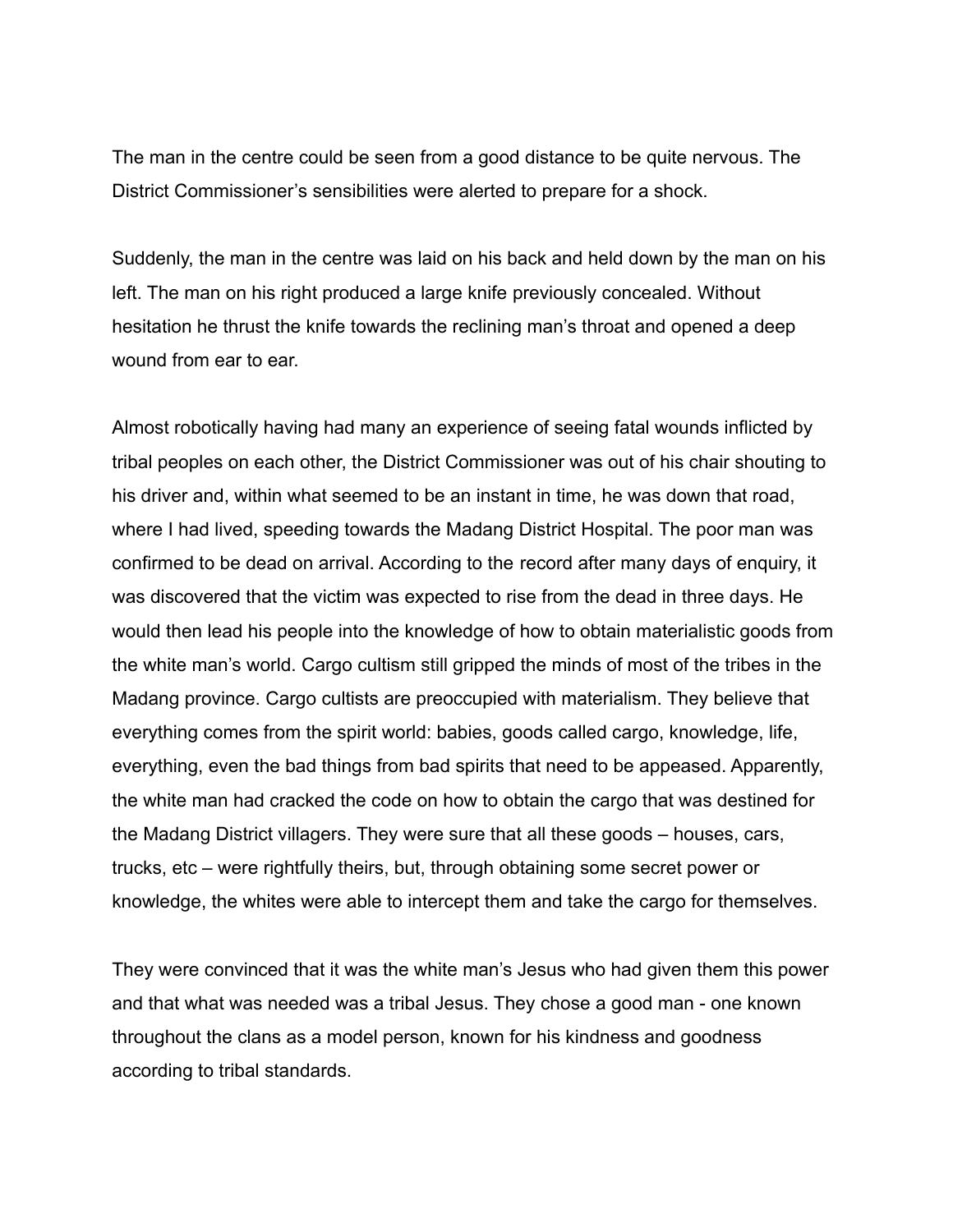This was his tribe's moment. There had never been a gathering like it before. It was not likely that such a moment would happen again for a long time. It was highly unlikely that it would be possible to get the extremely divided tribes' vote of confidence about one person again. This was their fullness of time.

It is this last comment in the telling of the story that had stuck with me. The Fullness of Time.

What constitutes this moment? What criteria were in place to say this about the coming of Jesus: "In the fullness of time, God brought forth His Son" (Gal 4:4)?

How did those very simple living people with their horrific presuppositions, yet for them beautifully clear logic, come to the conclusion that this was the gathered tribes' "fullness of time", their moment in history?

"This was a repeat of Jerusalem", the answer came from the storyteller. All the political, religious and social systems were fully represented. Similar ducks all in a row mixed with the mystery and magic of the spirit world.

For the Apostle Paul, the Jerusalem moment was not a mixture of mystery and magic. To the Apostle, this was a moment when mystery was taken away. This was an open show (Col 2:15).

I've often wondered, why was the first Century AD chosen to be the "Fullness of Time?". Why not before? Or later? Perhaps the 21<sup>st</sup> Century? In Texas where the death penalty is carried out with an injection - civilized, clean, no blood, no noise and in private?

Is there some dark side to God that requires the blood, noise and lots of pain? Do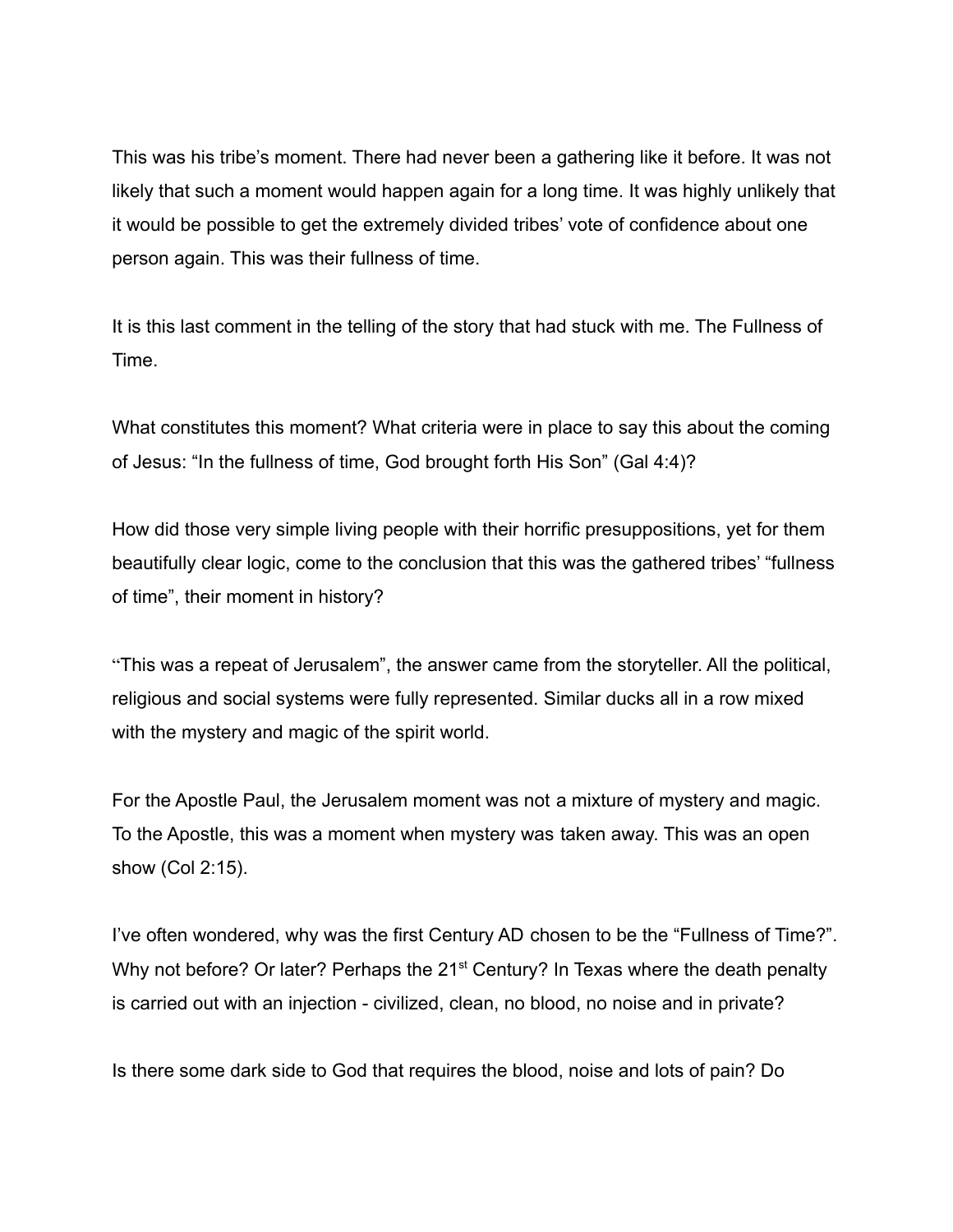centuries of blood flowing from bulls and goats form a clear enough shadow of what the Father was to expect of Jesus?

Was the Father waiting for the human race to evolve sufficiently to produce such a violent civilisation as that of Rome in order to satisfy His blood lust and huge anger towards sinners?

It could be debated that He may have gotten more satisfaction from the Chaldeans. One could argue that the Vikings would be excellent candidates as well.

Jesus prophesied to His disciples that He would be handed over into the hands of evil men and that they would do with Him as they pleased. The Chaldeans would have skinned him alive. The Vikings would have dragged him naked across ice and snow.

I've been talking to a friend for over 30 years about the Story of God. I'm afraid that the first few years of our dialogue were laced with heavy doses of punitive justice ideas from me. Recently, she blew up in my face. She's now 83. "I will never have anything to do with a God who is preoccupied with sin and blood".

"Whose sin are you worried about" I asked. "Yours?" Her silence indicated that my question had been given a response.

"Well". Said I, "He doesn't hold your sins against you". "What?" She had never heard anything like it before, least of all from me.

I read to her from 2 Cor 5:19: "God was in Christ reconciling the world to Himself, not counting our sins against us". "Are you part of the human race" I asked. "Now don't take yourself out of the human race either as a special or hopeless case," I interjected, before she could answer. "Well, what about all the blood and guts of those terrible Jewish sacrifices, and that ghastly movie made by that extremely violent man….what's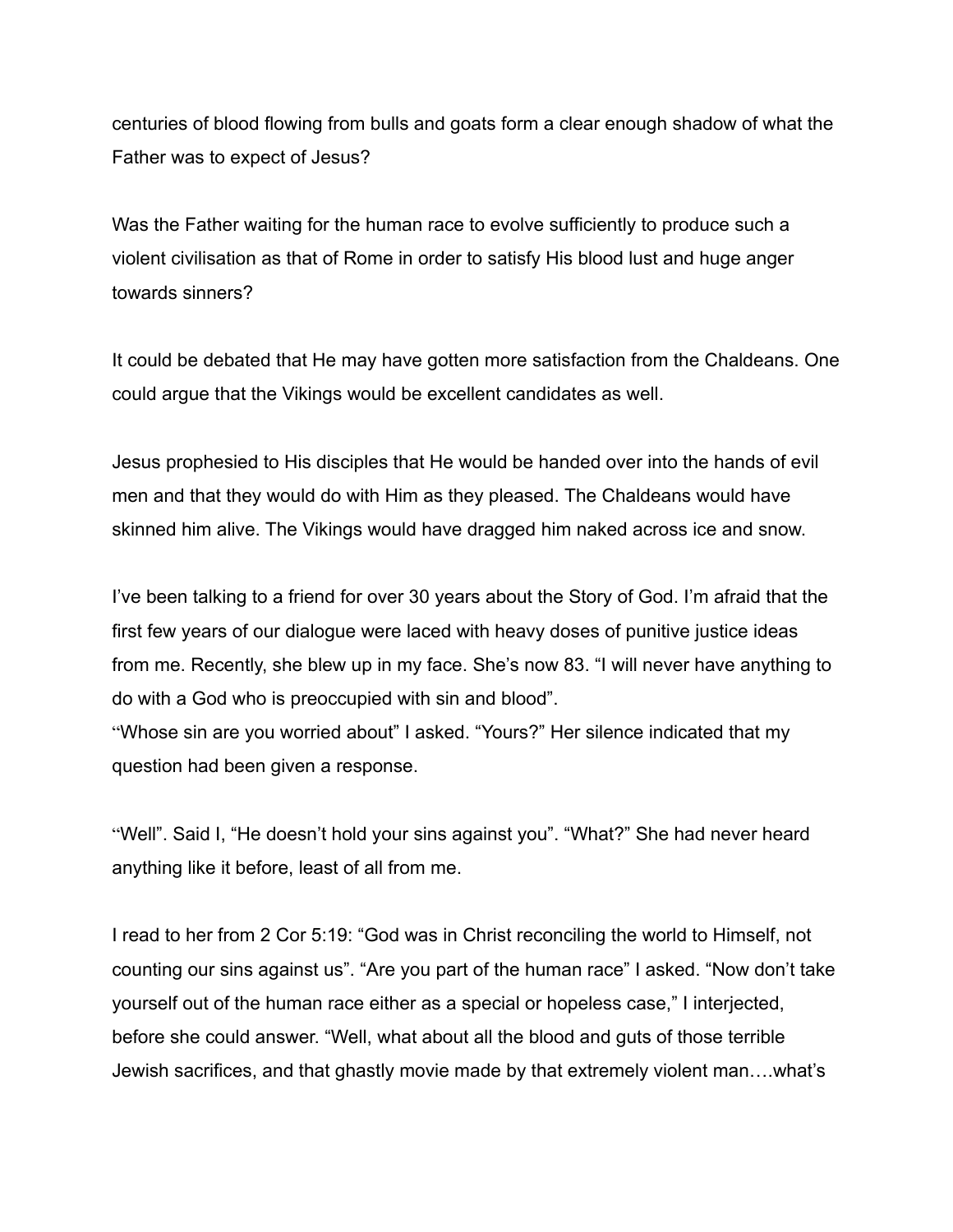his name? ....Gibson". "What's that all about?" "Good questions" I enthused.

It has always been a point to be clarified for me. What is there in God that needs to be satisfied? Is this His pre-requisite before forgiveness can be made available? Didn't He originate the plan and commit to the processes relating to reconciliation before there was even a relationship breakdown? The Godhead decided on the forgiveness plan before humans were created and before they ever sinned. How can the Originator and Source of forgiveness suddenly have some huge reservations that can only be taken away by such hideous violence? That psychological profile could only be assessed as bipolar, extremely schizophrenic.

Some would offer even a worse explanation…like God planned that humans would fail so that the only way to relationship with Him was through His redemptive process that required the satisfaction of His wrath against sinners. Jesus was to become the Father's punching bag.

God did actually give us the power to reject Him, but not the permission or approval. For us to participate in His reality, to enjoy relationship with Him and live relationally as He does, we had to be designed with the capacity to voluntarily give our responses of love out of liberty and the depth of our distinctiveness. The downside of this empowerment is the risk of rebellion and all its darkness. Without the risk, no freedom, no volunteerism, no love, from us. The best is that we would be magnificently designed, yet totally pre-programmed robots. Offering conformity, but not worship with genuine love and affection.

The bad news is that the downside happened. The amazing news is that the initiators of this wonderful story have given themselves as real participants in the solution to reconcile us and restore us to fellowship free from condemnation or accusation.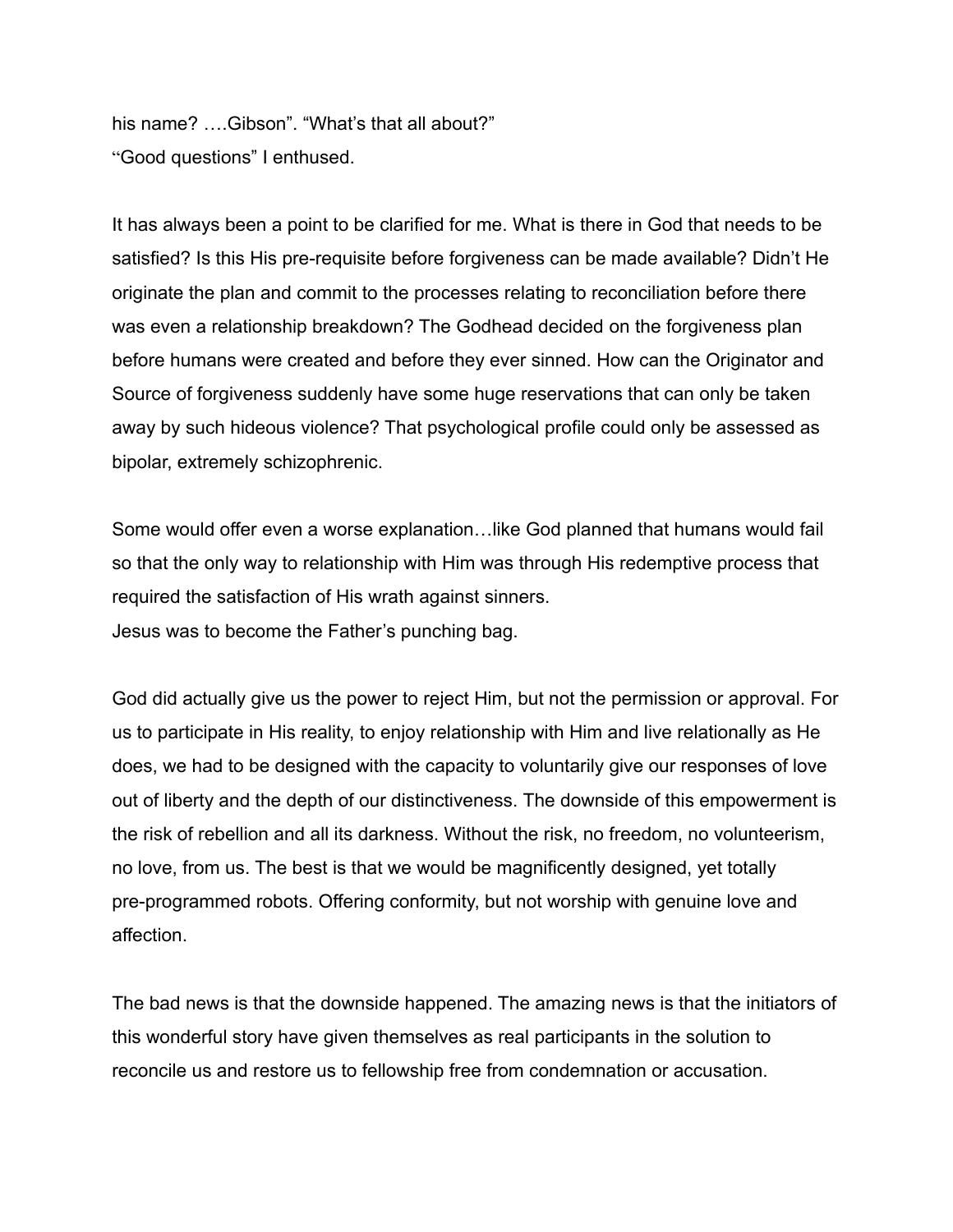I said to my friend, " The Scripture says that those who say that they have no sin are liars". "By what standards? She pouted. "By what standards would you prefer?" I appealed. "Sharia law? ….where you could be stoned if your husband accuses you of adultery?" "Hindu law? … where you could be drenched in gasoline and set alight, simply because your husband's family have judged you unacceptable and rejection-able?" "Perhaps tribal law is better?....What tribe? And in what era? The Maya, the Inca, the Sawi? Or maybe by some ancient tribe that has captured you during a battle?"

"What if we put all the standards together and then bring a judgement against your behaviour?" "Oh my, aren't we thrilled that we live in the enlightened and liberal era of the 21<sup>st</sup> Century?"

It is not Yahweh who is hungry for blood but the demonically inspired masses and individuals throughout the centuries who have tried to satisfy their lust for revenge without fulfillment. The rage continues today. 'Where are your accusers?' Jesus asked the woman caught in adultery. "Neither do I condemn you". This, spoken in the face of the law of Moses that clearly identified stoning as the required punishment according to the accusers.

What about the systems that would investigate and accuse us as well as individual accusers. What shall we call the record of these accusations? Col 2:15 (NASV) calls them 'Certificates' or the written code with its regulations. The Romans had them, the Jews had them, and Herod had his, particularly when it was convenient to condemn somebody. The traffic cops in Australia have them.

What standards came to bear down on Jesus? He was innocent and yet he was condemned by all their systems. To God, these systems and the civilisation that existed,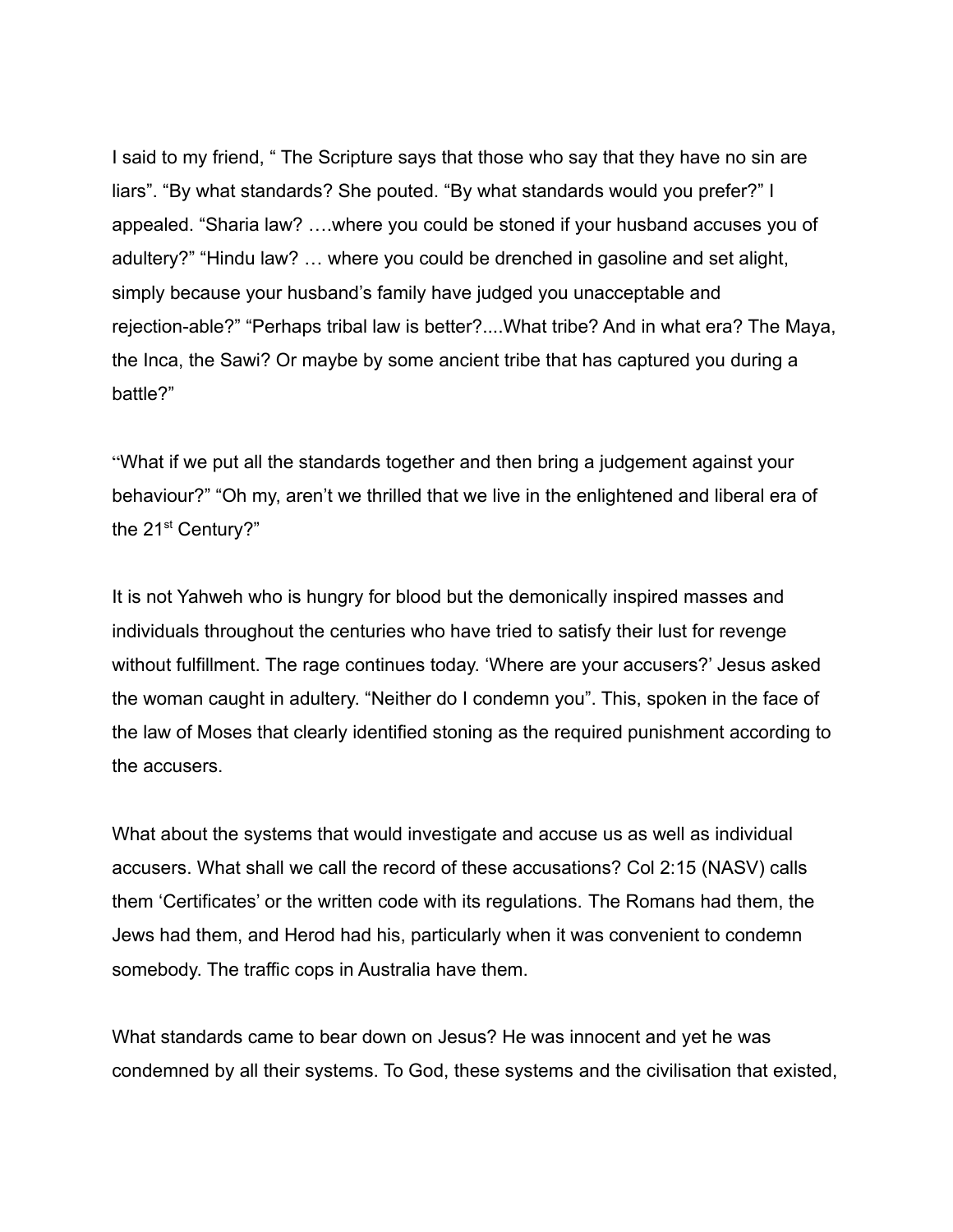are representative of the total of what human penal justice would demand. I say 'representative', not an exact measure, as it is the one who was condemned that makes this whole act representative.

It is His life, applied as a substitute for us all and a substitute for all that can be certificated against us that makes this to be the moment that it is.

That is just what it is - a moment in space and time when all converges in to this life the One who spoke the worlds into existence and He through whom all things came into being. This was the time in the mind of the Father, Son and Spirit, that the gathered assembly of accusers, through the life of His Son, could become sufficiently representative of what all of humanity could offer as a standard into which the innocent Son of God be placed to carry the weight of the total volume of the certificates that could be written against us (Col 2:14). He bears also the effect of the regulations attached to the certificates.

I asked my friend, "Who could write certificates against you?" God is not writing any. He is taking the certificates against you upon Himself…. nailing them to the Cross. They were torn up in His body and are therefore cancelled out. "He has taken all my certificates?" she asked in amazement. "Yes," I said, "that is what it says - all of them".

It does not matter in which era you live, by what standards you are accused or even how severe the consequences or the punishment. They have been torn up.

When the systems could not get better or worse ...........

When they could not be more united over a single issue .........................

When the Fullness of Time had come and the issue of the written codes in the hands of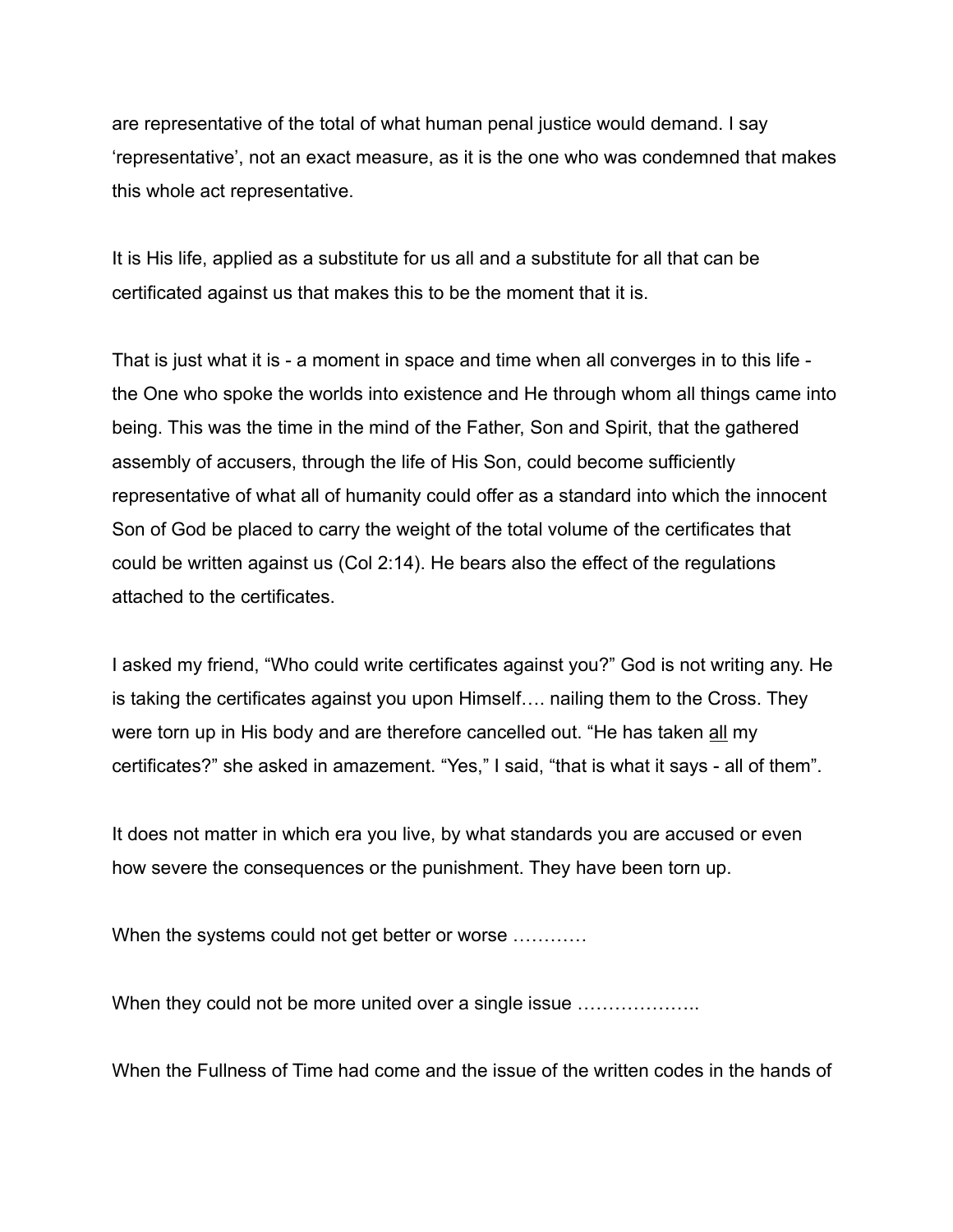our accusers had been settled in the Cross, God raised Jesus from the dead. So now He can declare us forgiven without the possibility of some accuser nullifying God's work of reconciliation.

Oh yes, we still have to face the court of today with their regulations and take Athe consequences if accused correctly, but heaven declares us to be forgiven in Christ.

"What about all the blood?" she asked. The desire for blood is in the heart of the accusers. God made it quite clear to Abraham His friend that he was not like the blood-thirsty gods of the nations.

Some required infant or child sacrifice. Yahweh was not demanding sacrifice. It is a revengeful spirit that demands sacrifice. It is an accusing spirit that convinces us that a sacrifice is needed. Yahweh is the only one who sacrifices Himself in order that the accuser has no more power through accusation. He made an open show of Him triumphing over him through the Cross (Col 2:15).

God was in Christ reconciling the world to Himself, not holding our sins against us and bearing the worst consequences that the most severe combination of systems in human history could subject us to.

We were dead in our sins. Dead men walking.......losing our sense of being. Becoming non-beings. If we are to be subjected to all the punitive demands of all of history's penal codes, then we are undone. But God made us alive together with Christ and He forgave us all our sins (Col 2:13).

Forgiveness was always in the Father's heart. Now He can declare it openly without the possibility of contradiction by any accuser. In the fullness of time He made an open show of all our accusers and the powers supporting them and He triumphed over them